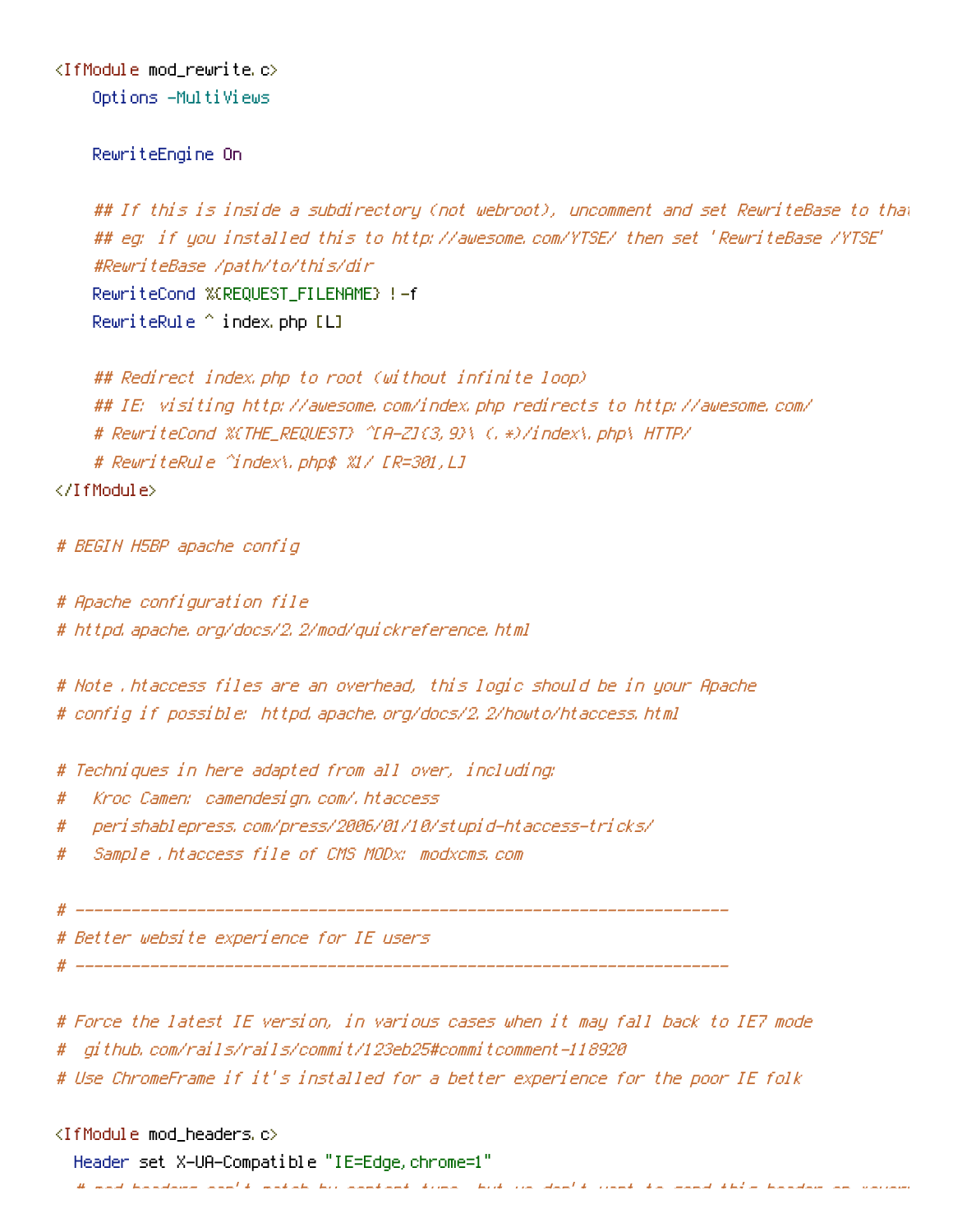```
# mod_neaders can t match by content-type, but we don t want to send this neader on *ever!
 <FilesMatch "\.(jslcsslgiflpngljpe?
glipdflixmlliogaliogglim4aliogvlimp4lm4vliwebmlisvglisvgzlieotlittfliotfliwofflicoliwebpliappcachelmanifestli
\mathbf{\hat{z}}Header unset X-UA-Compatible
 </FilesMatch>
</IfModule>
# Cross-domain AJAX requests
# Serve cross-domain Ajax requests, disabled by default.
# enable-cors, org
# code, google, com/p/html5security/wiki/CrossOriginRequestSecurity
  \langle IfModule mod headers,c \rangle#
  - Header set Access-Control-Allow-Origin "*"
#
 \langle/IfModule\rangle#
 # CORS-enabled images (@crossorigin)
 # Send CORS headers if browsers request them; enabled by default for images,
# developer, mozilla, org/en/CORS_Enabled_Image
# blog.chromium.org/2011/07/using-cross-domain-images-in-webgl-and.html
# hacks.mozilla.org/2011/11/using-cors-to-load-webgl-textures-from-cross-domain-images/
# wiki.mozilla.org/Security/Reviews/crossoriginAttribute
\langleIfModule mod setenvif.c>
 <IfModule mod_headers.c>
   # mod_headers, y u no match by Content-Type?!
   <FilesMatch "\.(giflpngl.jpe?glsvglsvgzlicolwebp)$">
     SetEnvIf Origin ":" IS_CORS
     Header set Access-Control-Allow-Origin "*" env=IS_CORS
   </FilesMatch>
 </IfModule>
```
</IfModule>

 $\alpha$  . The state of the state  $\alpha$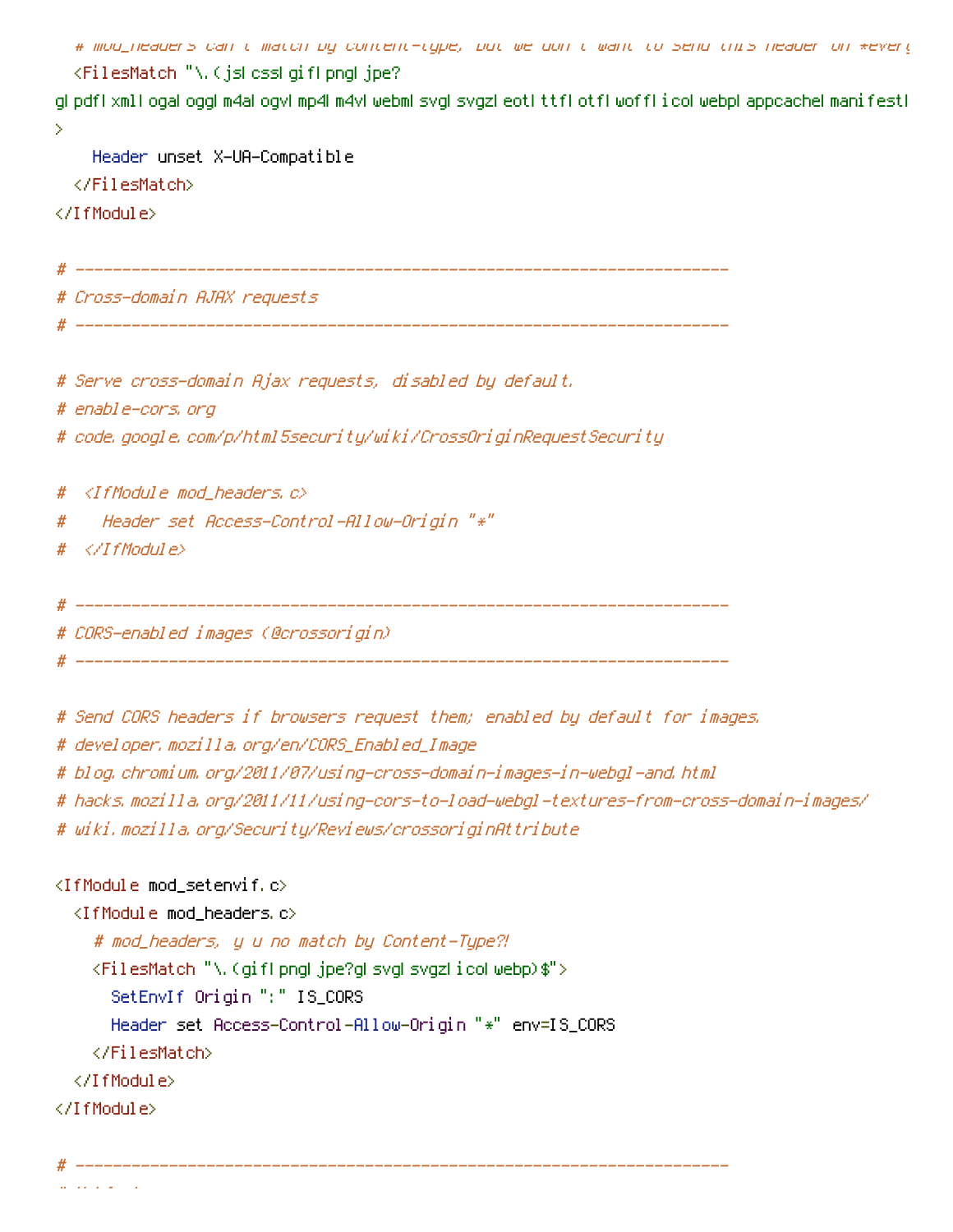# Allow access from all domains for webfonts. # Alternatively you could only whitelist your # subdomains like "subdomain, example, com",

<IfModule mod\_headers.c>

<FilesMatch "\.(ttflttclotfleotlwofflfont.css)\$"> Header set Access-Control-Allow-Origin "\*" </FilesMatch> </IfModule>

# Proper MIME type for all files

# JavaScript

- Normalize to standard type (it's sniffed in IE anyways) #
- # tools.ietf.org/html/rfc4329#section-7.2

| AddType application/javascript | js jsonp |
|--------------------------------|----------|
| AddType application/json       | json.    |

## # Audio

| AddType audio/ogg | oga ogg |             |
|-------------------|---------|-------------|
| AddType audio/mp4 |         | m4a f4a f4b |

## # Video

| AddType video/ogg   | oav             |
|---------------------|-----------------|
| AddType video/mp4   | mp4 m4v f4v f4p |
| AddTupe video/webm  | webm            |
| AddTupe video/x-flv | fl v            |

#### # SVG

```
Required for svg webfonts on iPad
#
   twitter.com/FontSquirrel/status/14855840545
#
AddType image/svg+xml
                                    svg svgz
AddEncoding gzip
                                     svgz.
```
### # Webfonts

AddType application/vnd.ms-fontobject eot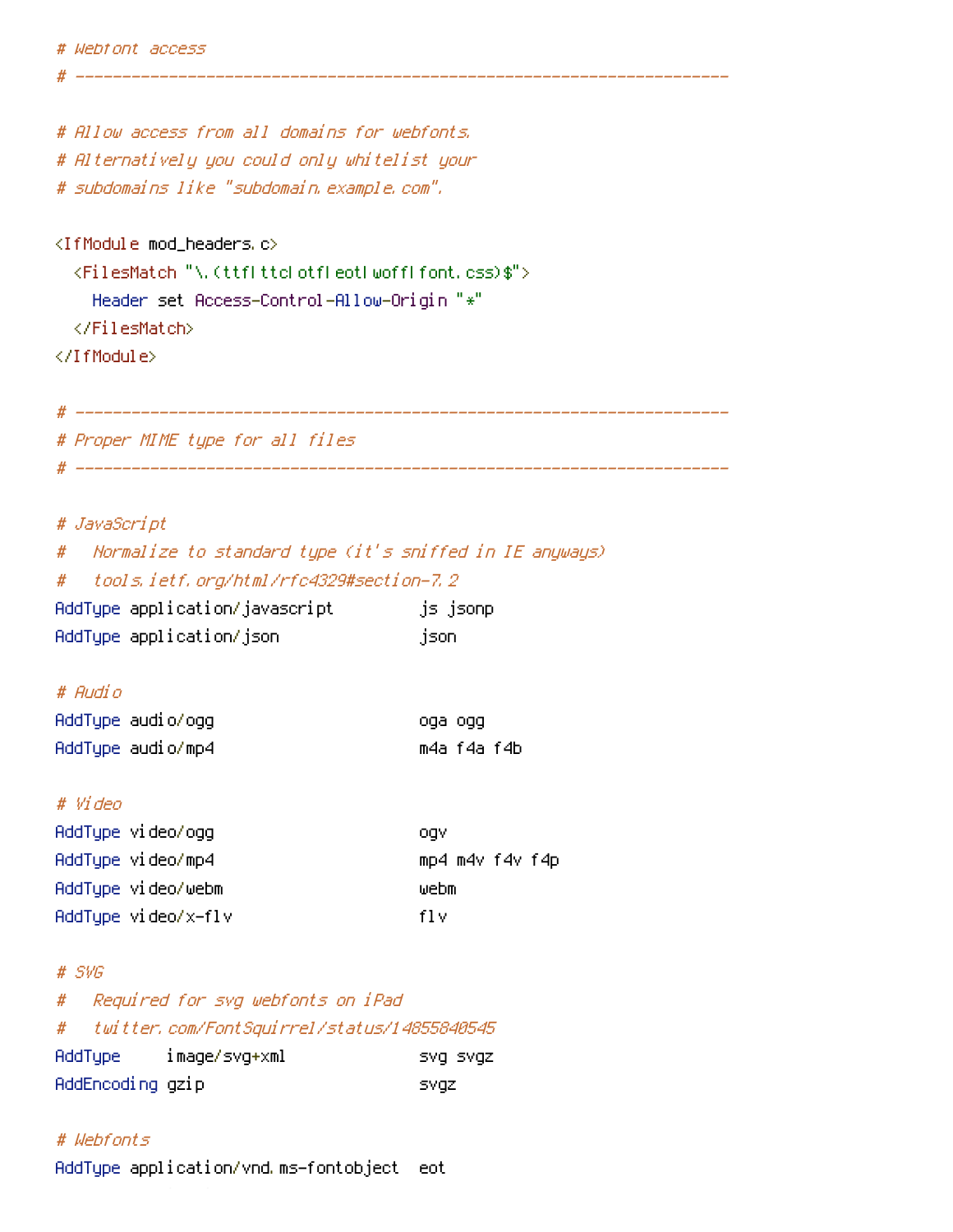| AddType application/x-font-ttf  | ttf ttc |
|---------------------------------|---------|
| AddType font/opentype           | nt f    |
| AddType application/x-font-woff | wof f   |

## # Assorted types

| AddType image/x-icon                               | ico               |
|----------------------------------------------------|-------------------|
| AddType image/webp                                 | webp              |
| AddType text/cache-manifest                        | appcache manifest |
| AddType text/x-component                           | htc               |
| AddTupe application/xml                            | rss atom xml rdf  |
| AddType application/x-chrome-extension             | crx               |
| AddType application/x-opera-extension              | oex               |
| AddType application/x-xpinstall                    | xpi               |
| AddTupe application/octet-stream                   | safariextz        |
| AddType application/x-web-app-manifest+json webapp |                   |
| AddTupe text/x-vcard                               | vcf               |
| AddTupe application/x-shockwave-flash              | swf               |
| AddTupe text/vtt                                   | vtt               |

# # Allow concatenation from within specific js and css files

# ----------------------------

# e.g. Inside of script, combined, js you could have  $\langle$  --#include file="libs/jquery-1.5.0.min.js" -->  $#$  $\prec$ ! --#include file="plugins/jquery,idletimer,js" -->  $#$ # and they would be included into this single file.

# This is not in use in the boilerplate as it stands. You may # choose to use this technique if you do not have a build process.

#<FilesMatch "\.combined\.js\$">

# Options +Includes

- # AddOutputFilterByType INCLUDES application/javascript application/json
- # SetOutputFilter INCLUDES

#</FilesMatch>

#<FilesMatch "\.combined\.css\$">

- # Options +Includes
- # AddOutputFilterByType INCLUDES text/css
- # SetOutputFilter INCLUDES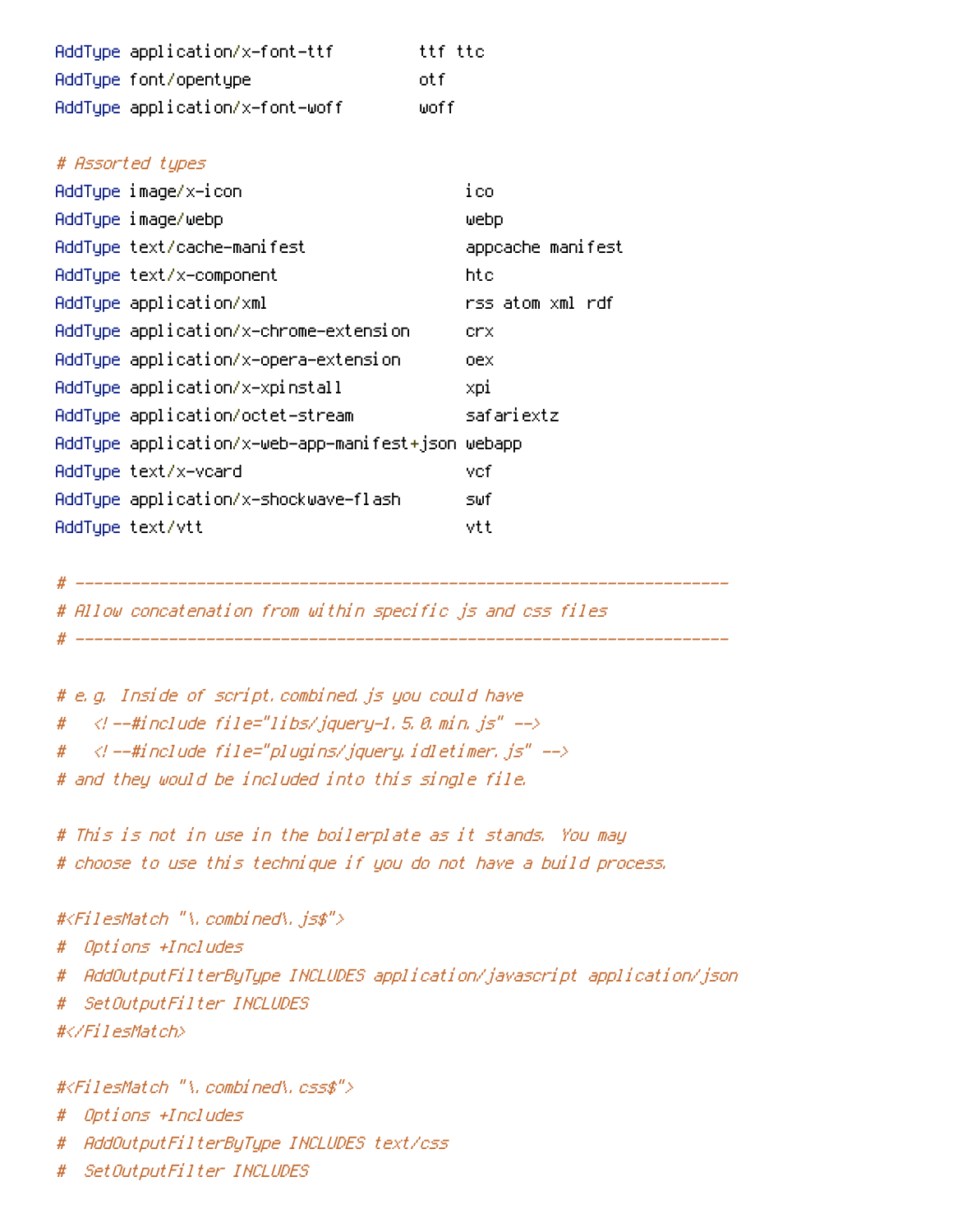#</FilesMatch>

```
# Gzip compression
```
<IfModule mod\_deflate.c>

```
# Force deflate for mangled headers developer, yahoo, com/blogs/ydn/posts/2010/12/pushing-bu
  <IfModule mod setenvif.c>
    <IfModule mod_headers.c>
      SetEnvIfNoCase ^(Accept-EncodXngLX-cept-EncodingLX(15)L~(15)L-(15))$ ^((gzipLdeflate)\
HAVE_Accept-Encoding
      RequestHeader append Accept-Encoding "gzip, deflate" env=HAVE_Accept-Encoding
    </IfModule>
  </IfModule>
```
# Compress all output labeled with one of the following MIME-types

 $\langle$ IfModule mod filter.c $\rangle$ 

AddOutputFilterByType DEFLATE application/atom+xml \

```
application/javascript \
application/json \
application/rss+xml \
application/vnd.ms-fontobject \
application/x-font-ttf \
application/xhtml+xml \ \ \ \backslashapplication/xml \
font/opentupe \
image/svg+xml \
image/x-icon \
text/css \
text/html \
text/plain \
text/x-component \
text/xml
```
</IfModule>

</IfModule>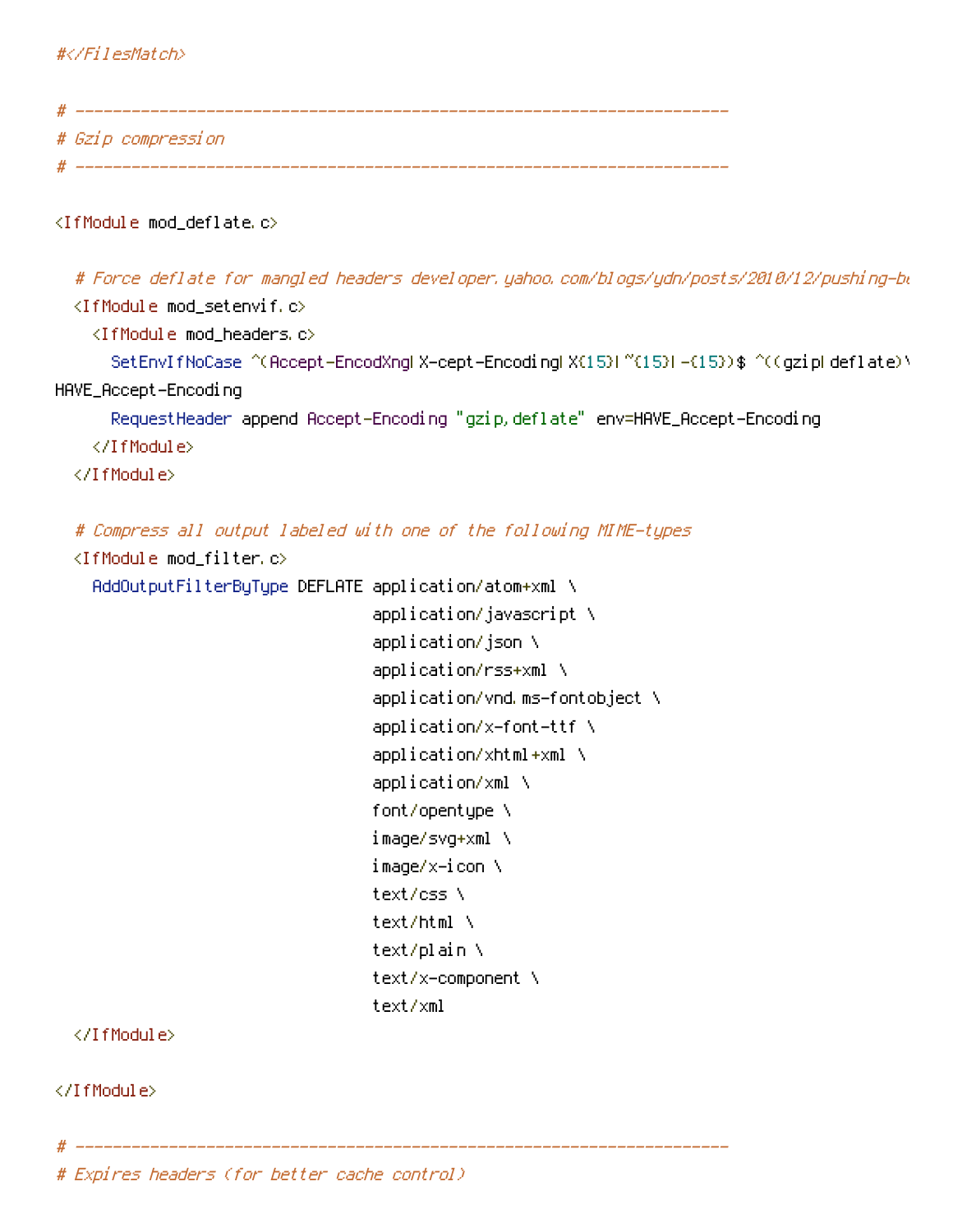# These are pretty far-future expires headers. # They assume you control versioning with filename-based cache busting # Additionally, consider that outdated proxies may miscache www.stevesouders.com/blog/2008/08/23/revving-filenames-dont-use-querystring/ # # If you don't use filenames to version, lower the CSS and JS to something like # "access plus 1 week". <IfModule mod\_expires.c> ExpiresActive on # Perhaps better to whitelist expires rules? Perhaps. ExpiresDefault "access plus 1 month" # cache appcache needs re-requests in FF 3.6 (thanks Remy "Introducing HTML5) ExpiresByType text/cache—manifest "access plus 0 seconds" # Your document html "access plus 0 seconds" ExpiresByType text/html # Data ExpiresByType text/xml "access plus 0 seconds" "access plus 0 seconds" ExpiresByType application/xml "access plus 0 seconds" ExpiresByType application/json # Feed "access plus 1 hour" ExpiresByType application/rss+xml "access plus 1 hour" ExpiresByType application/atom+xml # Favicon (cannot be renamed) "access plus 1 week" ExpiresByType image/x-icon # Media: images, video, audio "access plus 1 month" ExpiresByType image/gif "access plus 1 month" ExpiresByType image/png "access plus 1 month" ExpiresByType image/jpeg "access plus 1 month" ExpiresByType video/ogg "access plus 1 month" Expi resByType audio/ogg "access plus 1 month" ExpiresByType video/mp4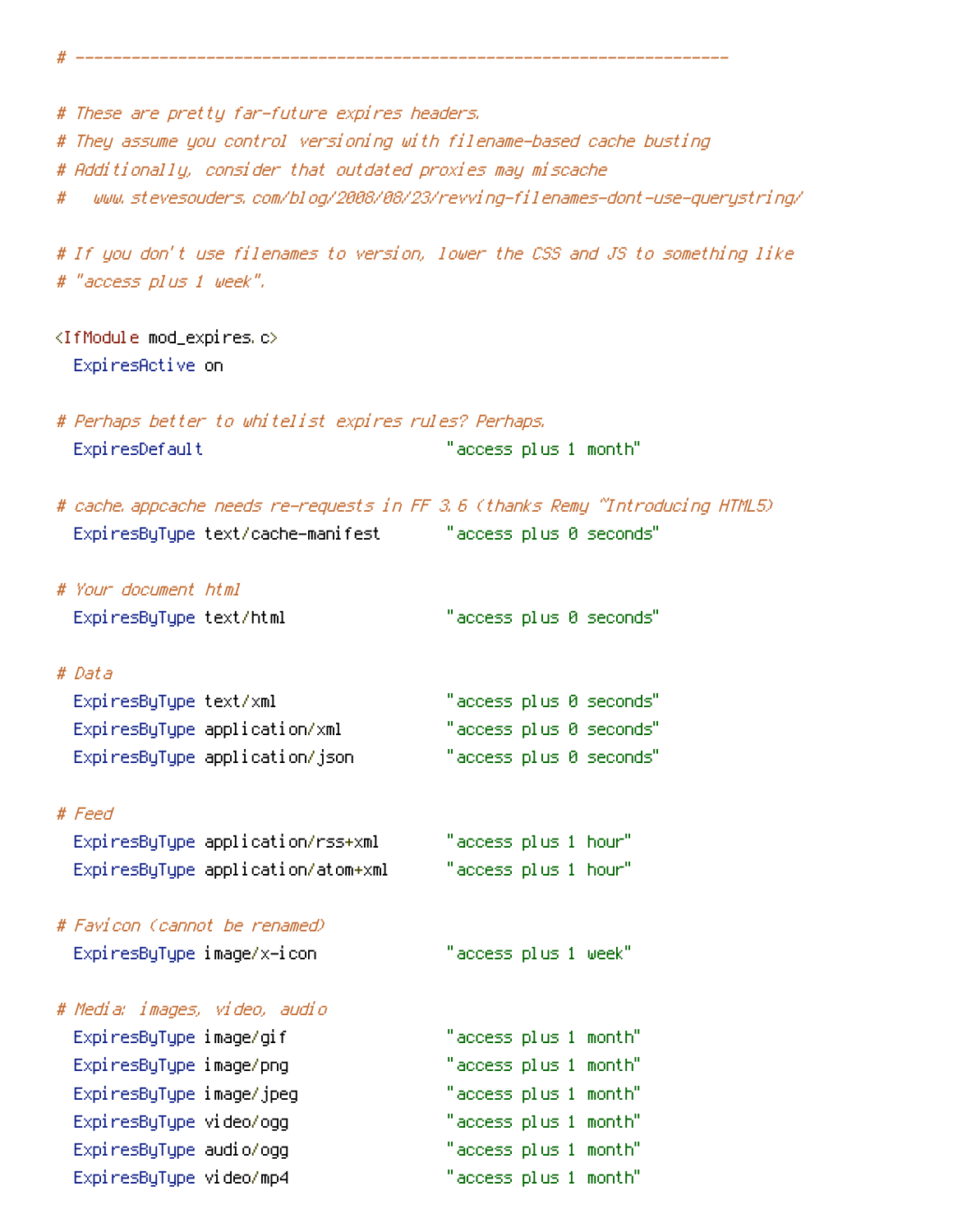| ExpiresByType video/webm                                                  | "access plus 1 month"                             |
|---------------------------------------------------------------------------|---------------------------------------------------|
| # HTC files (css3pie)                                                     |                                                   |
| ExpiresByType text/x-component                                            | "access plus 1 month"                             |
| # Webfonts                                                                |                                                   |
|                                                                           |                                                   |
| ExpiresByType font/opentype                                               | "access plus 1 month"                             |
| ExpiresByType application/x-font-woff "access plus 1 month"               |                                                   |
| ExpiresByType image/svg+xml                                               | $\blacksquare$ access plus 1 month $\blacksquare$ |
| ExpiresByType application/vnd.ms-fontobject "access plus 1 month"         |                                                   |
| # CSS and JavaScript                                                      |                                                   |
| ExpiresByType text/css                                                    | "access plus 1 year"                              |
|                                                                           |                                                   |
|                                                                           |                                                   |
|                                                                           |                                                   |
| # Prevent mobile network providers from modifying your site               |                                                   |
|                                                                           |                                                   |
| # The following header prevents modification of your code over 3G on some |                                                   |
| # European providers.                                                     |                                                   |
| # This is the official 'bypass' suggested by 02 in the UK.                |                                                   |
| # <ifmodule mod_headers.c=""></ifmodule>                                  |                                                   |
| # Header set Cache-Control "no-transform"                                 |                                                   |
| #                                                                         |                                                   |
|                                                                           |                                                   |
| # ETag removal                                                            |                                                   |
|                                                                           |                                                   |
| # FileETag None is not enough for every server.                           |                                                   |
| <ifmodule mod_headers.c=""></ifmodule>                                    |                                                   |
| Header unset ETag                                                         |                                                   |
|                                                                           |                                                   |

# Since we're sending far-future expires, we don't need ETags for # static content.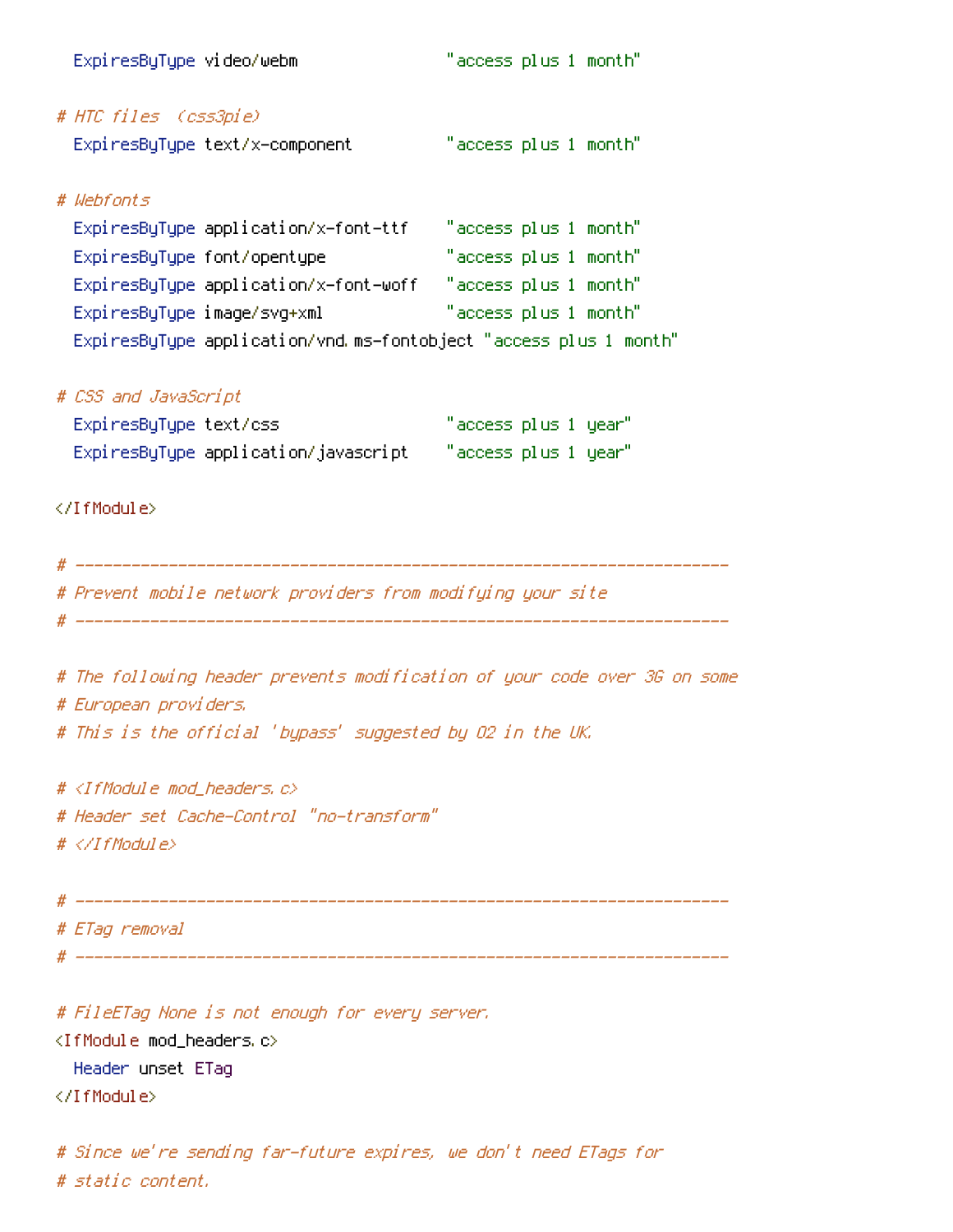developer, yahoo, com/performance/rules, html#etags # FileETag None

# Stop screen flicker in IE on CSS rollovers # The following directives stop screen flicker in IE on CSS rollovers - in # combination with the "ExpiresByType" rules for images (see above). # BrowserMatch "MSIE" brokenvary=1 # BrowserMatch "Mozilla/4.[0-9](2)" brokenvary=1 # BrowserMatch "Opera" ! brokenvary # SetEnvIf brokenvary 1 force-no-vary # Set Keep-Alive Header # Keep-Alive allows the server to send multiple requests through one # TCP-connection. Be aware of possible disadvantages of this setting. Turn on # if you serve a lot of static content. # <IfModule mod\_headers.c> - Header set Connection Keep-Alive # # </IfModule> # Cookie setting from iframes # Allow cookies to be set from iframes (for IE only) # If needed, specify a path or regex in the Location directive. # <IfModule mod headers, c> Header set P3P "policyref=\"/w3c/p3p.xml\", CP=\"IDC DSP COR ADM DEVi TAIi PSA PSD IVAi #  $# \langle \angle I$ f Modul e $\rangle$ # Start rewrite engine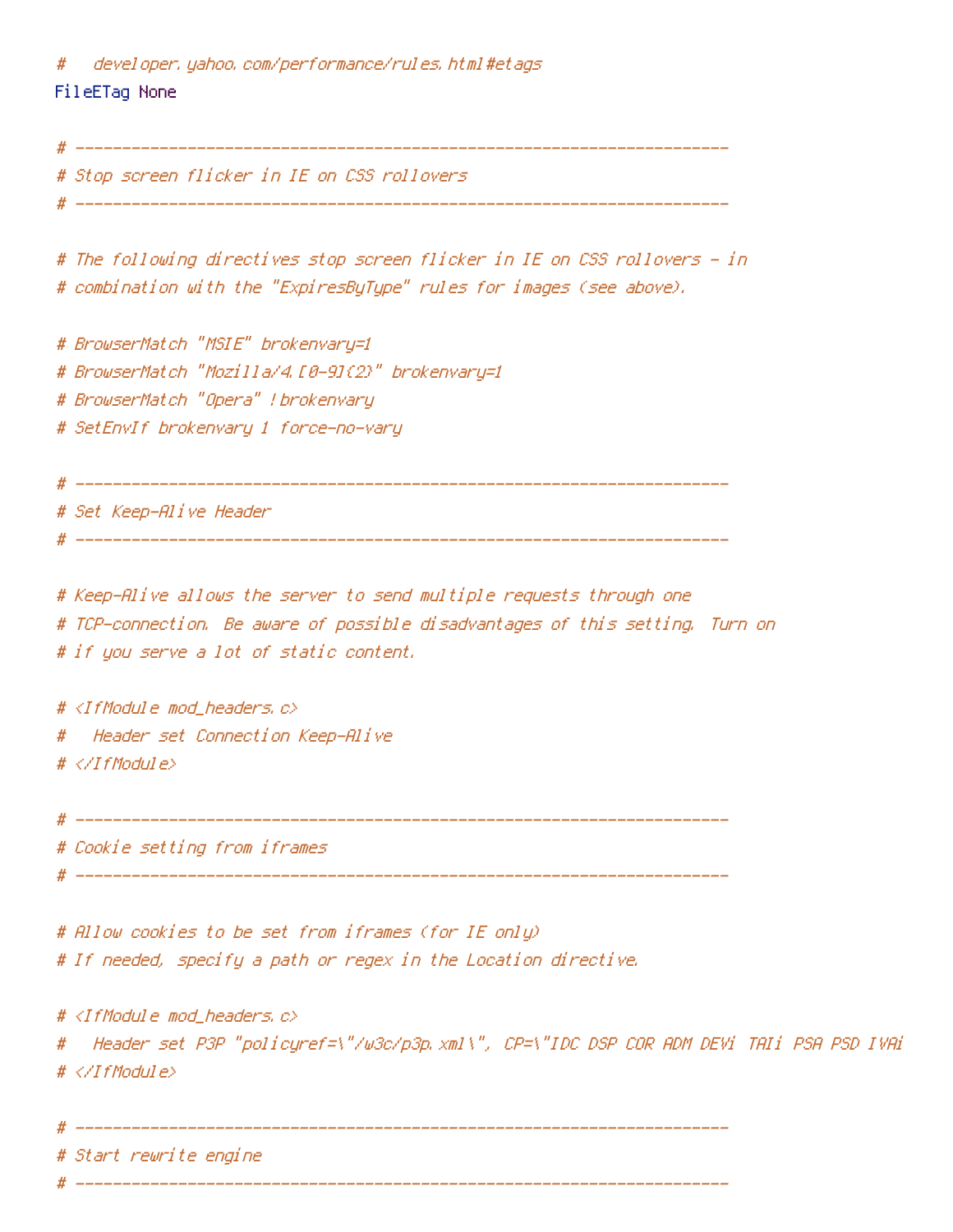# Turning on the rewrite engine is necessary for the following rules and # features. FollowSymLinks must be enabled for this to work.

# Some cloud hosting services require RewriteBase to be set: goo.gl/HOcPN # If using the h5bp in a subdirectory, use `RewriteBase /foo` instead where # 'foo' is your directory.

# If your web host doesn't allow the FollowSymlinks option, you may need to # comment it out and use `Options +SymLinksIfOwnerMatch`, but be aware of the # performance impact: http://goo.gl/Mluzd

#<IfModule mod\_rewrite.c> # Options +FollowSymlinks # Options +SymLinksIfOwnerMatch # RewriteEngine On # RewriteBase / #</IfModule>

 $\bar{B}$ 

# Suppress or force the "www." at the beginning of URLs

# The same content should never be available under two different URLs -# especially not with and without "www." at the beginning, since this can cause # SEO problems (duplicate content). That's why you should choose one of the # alternatives and redirect the other one.

# By default option 1 (no "www.") is activated. # no-www.org/faq.php?q=class\_b

# If you'd prefer to use option 2, just comment out all option 1 lines # and uncomment option 2.

# IMPORTANT: NEVER USE BOTH RULES AT THE SAME TIME!

# Option 1:

# Reurite "www.example.com -> example.com".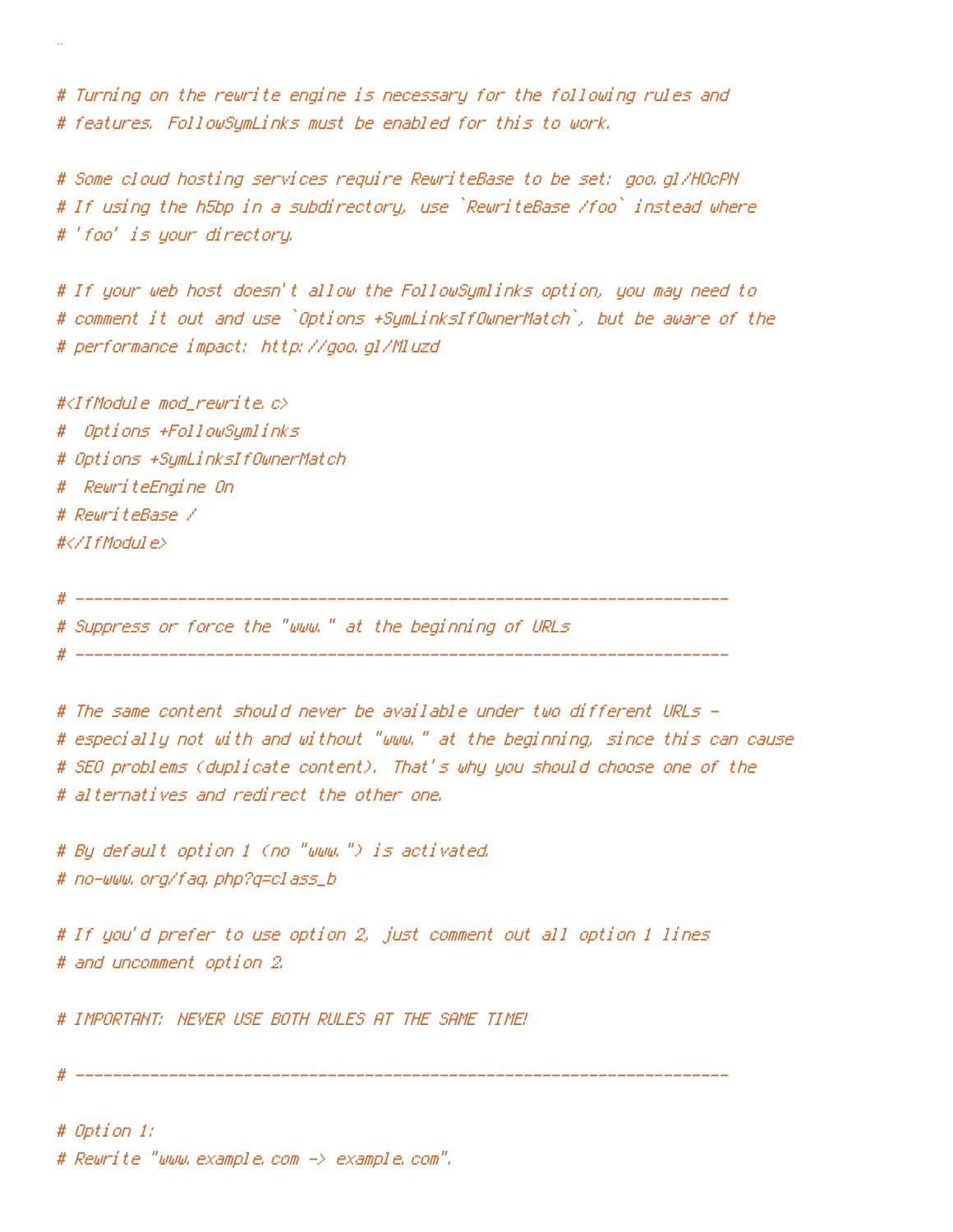| <ifmodule mod_rewrite.c=""></ifmodule>                             |
|--------------------------------------------------------------------|
| RewriteCond %(HTTPS) !=on                                          |
| RewriteCond %(HTTP_HOST) ^www\.(,+)\$ [NC]                         |
| RewriteRule ^ http://%1%(REQUEST_URI) [R=301,L]                    |
|                                                                    |
|                                                                    |
|                                                                    |
|                                                                    |
| # Option 2:                                                        |
| # Rewrite "example.com -> www.example.com".                        |
| # Be aware that the following rule might not be a good idea if you |
| # subdomains for certain parts of your website.                    |
|                                                                    |
| # <ifmodule mod_rewrite.c=""></ifmodule>                           |
| RewriteCond %(HTTPS) !=on<br>#                                     |
| ReuriteCond %CHTTP_HOST} ! ^www\+\$ [NC]<br>#                      |
| #                                                                  |

-------

use "real"

#  $\langle$ /IfModule>

# Built-in filename-based cache busting

# If you're not using the build script to manage your filename version revving, # you might want to consider enabling this, which will route requests for # `/css/style.20110203.css` to `/css/style.css`.

# To understand why this is important and a better idea than all.css?v1231, # please refer to the bundled documentation about `.htaccess`.

#  $\langle$ IfModule mod rewrite.c>

RewriteCond %CREQUEST\_FILENAME} !-f  $\boldsymbol{\#}$ 

RewriteCond %{REQUEST\_FILENAME} !-d  $#$ 

ReuriteRule  $\hat{C}$ , +) \,  $(\hat{A}d + \hat{C})$  \,  $(\hat{B}d \hat{C})$  and  $(\hat{B}d \hat{C})$  as  $\hat{B}d$  .  $\hat{B}d$ #

#  $\langle$ /IfModule>

# Prevent SSL cert warnings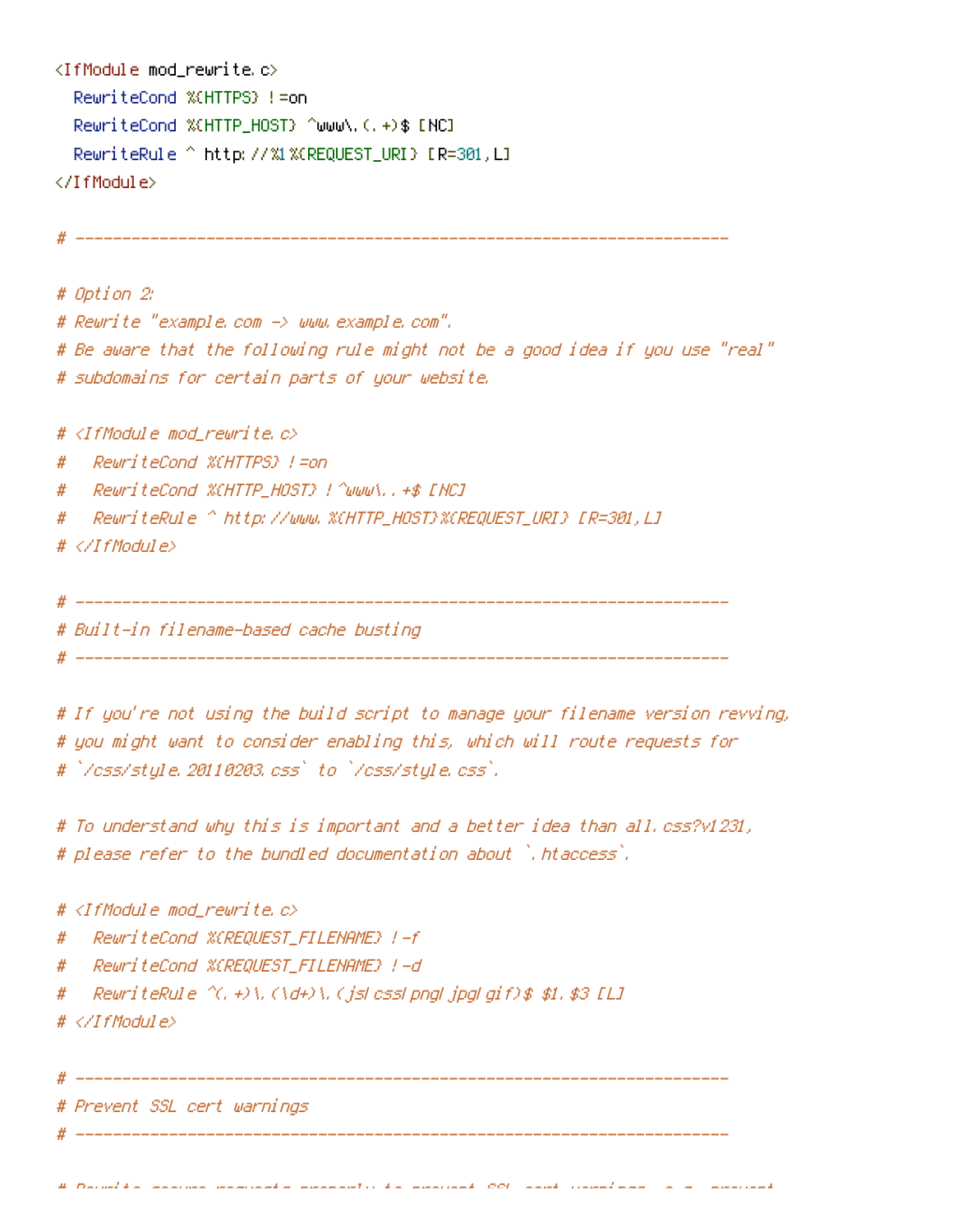# kewrite secure requests properly to prevent poL cert warnings, e.g. prevent # https://www.example.com when your cert only allows https://secure.example.com

# <IfModule mod\_rewrite.c>

# - RewriteCond %(SERVER PORT) !^443

#  $# \langle \angle If$ Module $\rangle$ 

# Prevent 404 errors for non-existing redirected folders

# without -MultiViews, Apache will give a 404 for a rewrite if a folder of the # same name does not exist.

# webmasterworld, com/apache/3808792, htm

Options -MultiViews

# -----------# Custom 404 page

# You can add custom pages to handle 500 or 403 pretty easily, if you like. # If you are hosting your site in subdirectory, adjust this accordingly # e.g. ErrorDocument 404 /subdir/404.html # ErrorDocument 404 /404.html

# UTF-8 encoding

# Use UTF-8 encoding for anything served text/plain or text/html AddDefaultCharset utf-8

# Force UTF-8 for a number of file formats

AddCharset utf-8 .atom .css .js .json .rss .vtt .xml

# A little more security

the contract of the contract of the contract of the contract of the contract of **Contract**  $\sim$  100  $\sim$  $\mathbf{u}^{\prime}$  and  $\mathbf{u}^{\prime}$ and the control of the state and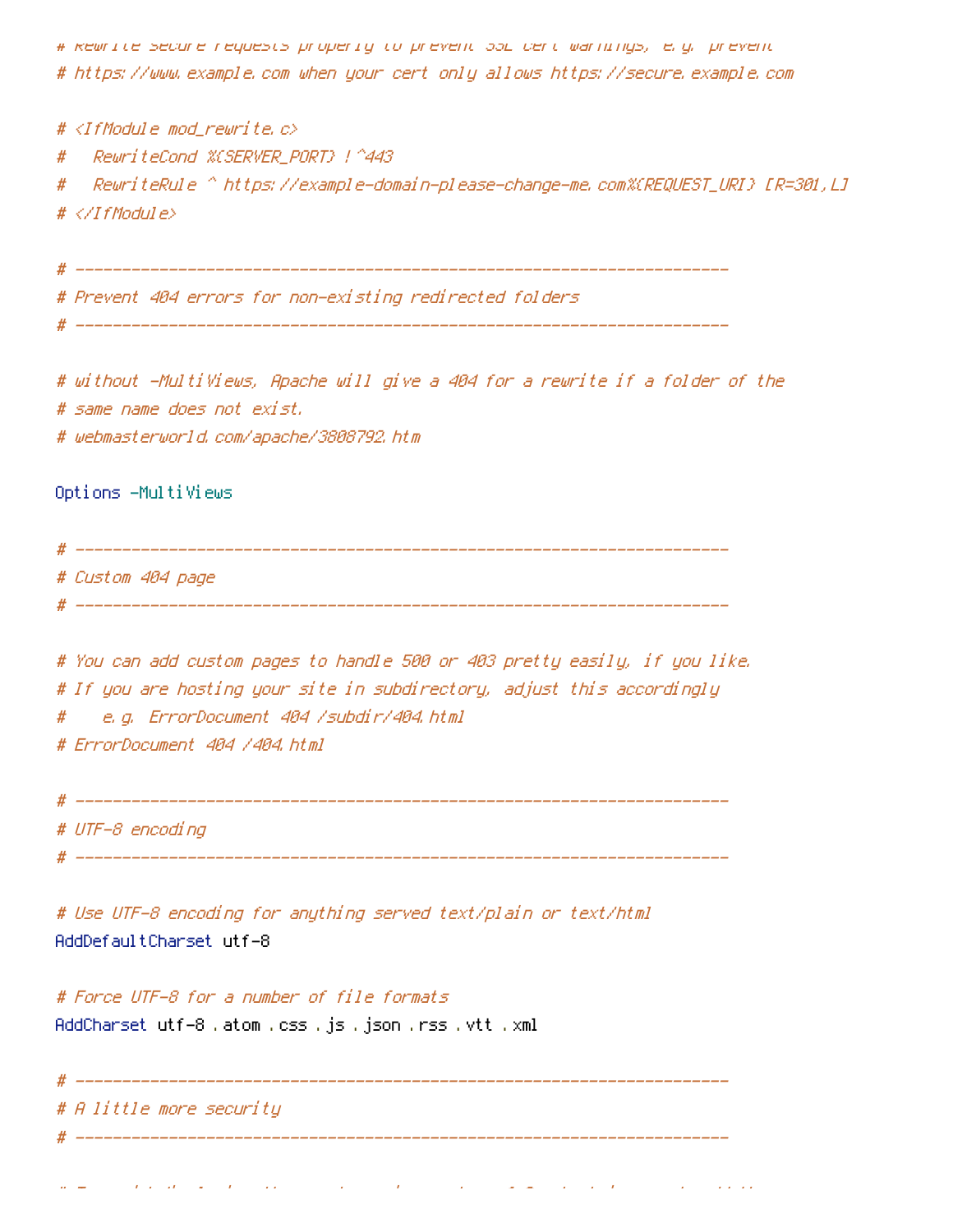# To avoid displaying the exact version number of Apache being used, add the # following to httpd.conf (it will not work in .htaccess); # ServerTokens Prod

# "-Indexes" will have Apache block users from browsing folders without a # default document Usually you should leave this activated, because you # shouldn't allow everybody to surf through every folder on your server (which # includes rather private places like CMS system folders).

<IfModule mod\_autoindex.c>

Options -Indexes </IfModule>

# Block access to "hidden" directories or files whose names begin with a # period. This includes directories used by version control systems such as # Subversion or Git.

<IfModule mod\_rewrite.c>

```
RewriteCond %(SCRIPT_FILENAME) -d [OR]
RewriteCond %(SCRIPT_FILENAME) -f
RewriteRule "(^\circ\uparrow/\rangle)." - [F]
```

```
</IfModule>
```

```
# Block access to backup and source files. These files may be left by some
# text/html editors and pose a great security danger, when anyone can access
# them.
<FilesMatch "(\,(baklconfigLsqlLflaLpsdLiniLlogLshLincLswpLdist)[")$">
  Order allow, deny
  Deny from all
  Satisfy All
</FilesMatch>
```

```
# If your server is not already configured as such, the following directive
# should be uncommented in order to set PHP's register_globals option to OFF.
# This closes a major security hole that is abused by most XSS (cross-site
# scripting) attacks. For more information: http://php.net/register_globals
## IF REGISTER_GLOBALS DIRECTIVE CAUSES 500 INTERNAL SERVER ERRORS:
#
# Your server does not allow PHP directives to be set via .htaccess. In that
# case you must make this change in your php.ini file instead. If you are
# using a commercial web host, contact the administrators for assistance in
# doing this. Not all servers allow local php.ini files, and they should
```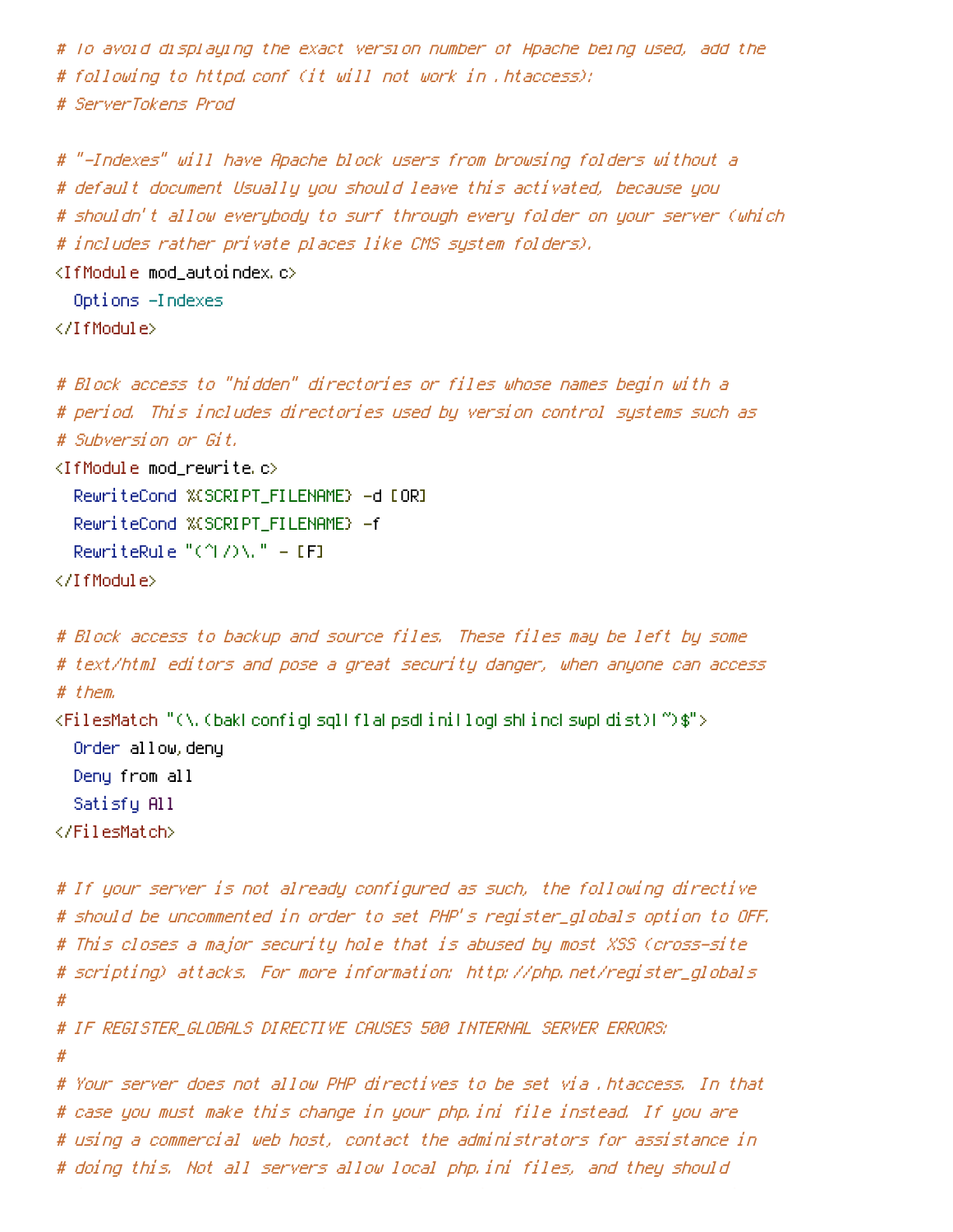# include all PHP configurations (not just this one), or you will effectively # reset everuthing to PHP defaults. Consult www.php.net for more detailed # information about setting PHP directives.

# php\_flag register\_globals Off

# Rename session cookie to something else, than PHPSESSID # php\_value session.name sid

# Disable magic guotes (This feature has been DEPRECATED as of PHP 5,3,0 and REMOVED as of ) # php\_flag magic\_quotes\_gpc Off

# Do not show you are using PHP # Note: Move this line to php.ini since it won't work in .htaccess # php\_flag expose\_php Off

# Level of log detail - log all errors # php\_value error\_reporting -1

# Write errors to log file # php\_flag log\_errors On

# Do not display errors in browser (production - Off, development - On) # php\_flag display\_errors Off

# Do not display startup errors (production – Off, development – On) # php\_flag display\_startup\_errors Off

# Format errors in plain text # Note: Leave this setting 'On' for xdebug's var\_dump() output # php\_flag html\_errors Off

# Show multiple occurrence of error # php\_flag ignore\_repeated\_errors Off

# Show same errors from different sources # php\_flag ignore\_repeated\_source Off

# Size limit for error messages # php\_value log\_errors\_max\_len 1024